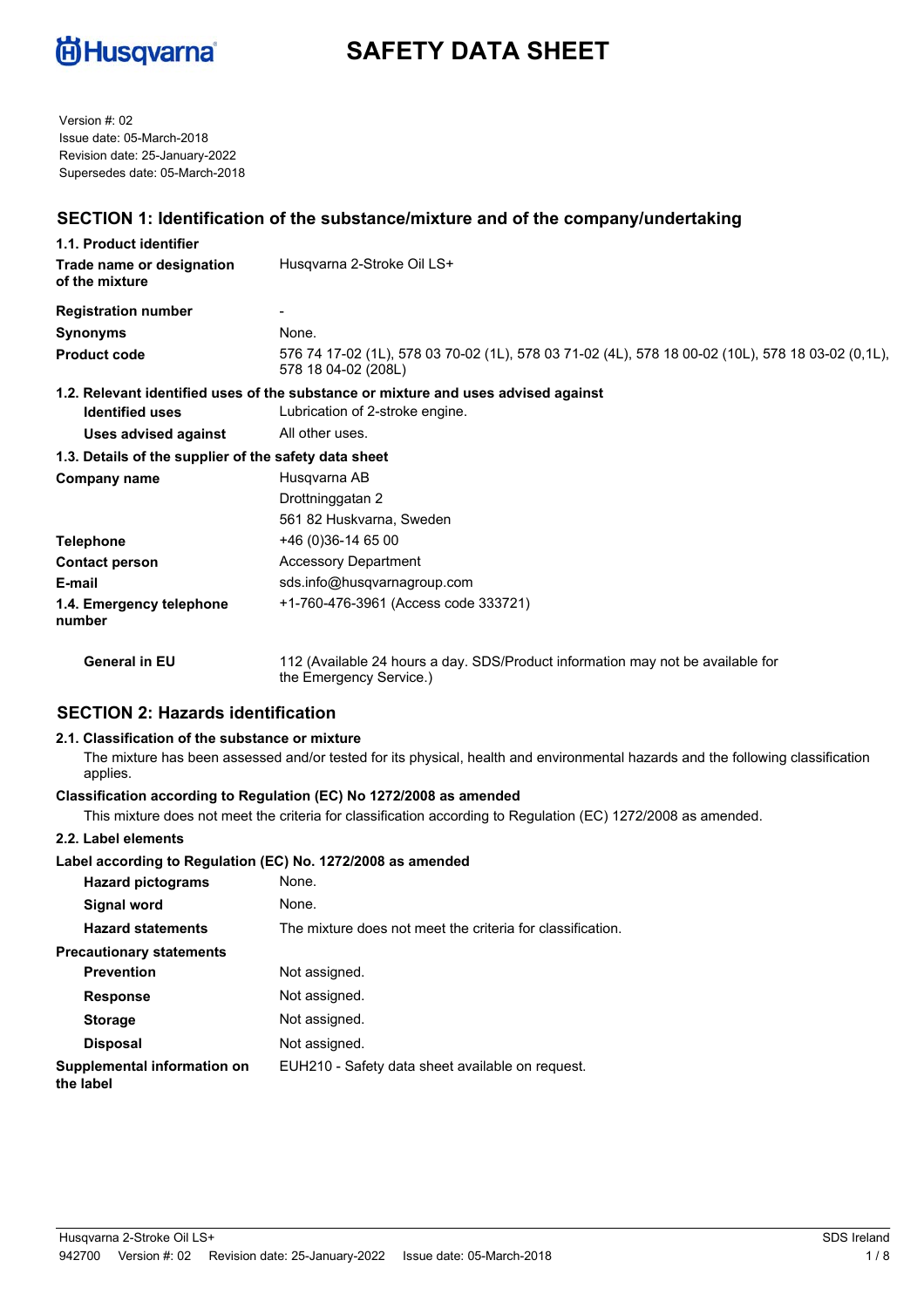**2.3. Other hazards**

This mixture does not contain substances assessed to be vPvB / PBT according to Regulation (EC) No 1907/2006, Annex XIII.

The mixture does not contain any substances included in the list established in accordance with REACH Article 59(1) for having endocrine disrupting properties at a concentration equal to or greater than 0.1% by weight.

The mixture does not contain any substances having endocrine disrupting properties in accordance with the criteria set out in Commission Delegated Regulation (EU) 2017/2100 or Commission Regulation (EU) 2018/605 at a concentration equal to or greater than 0.1% by weight.

## **SECTION 3: Composition/information on ingredients**

### **3.2. Mixtures**

### **General information**

| <b>Chemical name</b>                                                                    | $\%$                                                                         |                                                               | CAS-No. / EC No. REACH Registration No.                                                                                                                                                | Index No.    | <b>Notes</b> |
|-----------------------------------------------------------------------------------------|------------------------------------------------------------------------------|---------------------------------------------------------------|----------------------------------------------------------------------------------------------------------------------------------------------------------------------------------------|--------------|--------------|
| Distillates (petroleum), hydrotreated<br>heavy paraffinic                               | ≥25 - ≤50                                                                    | 64742-54-7<br>265-157-1                                       | 01-2119484627-25                                                                                                                                                                       | 649-467-00-8 |              |
|                                                                                         | <b>Classification: -</b>                                                     |                                                               |                                                                                                                                                                                        |              | L            |
| Hydrocarbons, C10-C13, n-alkanes,<br>isoalkanes, cyclics, < 2% aromatics                | $≥10 - 20$                                                                   | 918-481-9                                                     | 01-2119457273-39                                                                                                                                                                       |              |              |
|                                                                                         | Classification: Asp. Tox. 1;H304                                             |                                                               |                                                                                                                                                                                        |              |              |
|                                                                                         | Supplemental Hazard EUH066<br>Statement(s):                                  |                                                               |                                                                                                                                                                                        |              |              |
| Mineral oil                                                                             | $\leq 5$                                                                     | Various                                                       |                                                                                                                                                                                        |              |              |
| <b>Classification: -</b>                                                                |                                                                              |                                                               |                                                                                                                                                                                        |              |              |
| <b>Composition comments</b>                                                             |                                                                              |                                                               | All concentrations are in percent by weight unless ingredient is a gas. Gas concentrations are in<br>percent by volume. The full text for all H-statements is displayed in section 16. |              |              |
|                                                                                         |                                                                              | IP346 method DMSO extract for base oil substances: <3.0%.     |                                                                                                                                                                                        |              |              |
| <b>SECTION 4: First aid measures</b>                                                    |                                                                              |                                                               |                                                                                                                                                                                        |              |              |
| <b>General information</b>                                                              | protect themselves.                                                          |                                                               | Ensure that medical personnel are aware of the material(s) involved, and take precautions to                                                                                           |              |              |
| 4.1. Description of first aid measures                                                  |                                                                              |                                                               |                                                                                                                                                                                        |              |              |
| <b>Inhalation</b>                                                                       |                                                                              |                                                               | Move to fresh air. Call a physician if symptoms develop or persist.                                                                                                                    |              |              |
| <b>Skin contact</b>                                                                     |                                                                              |                                                               | Wash off with soap and water. Get medical attention if irritation develops and persists.                                                                                               |              |              |
| Eye contact                                                                             | Rinse with water. Get medical attention if irritation develops and persists. |                                                               |                                                                                                                                                                                        |              |              |
| Ingestion                                                                               | Rinse mouth. Get medical attention if symptoms occur.                        |                                                               |                                                                                                                                                                                        |              |              |
| 4.2. Most important symptoms<br>and effects, both acute and<br>delayed                  | Exposure may cause temporary irritation, redness, or discomfort.             |                                                               |                                                                                                                                                                                        |              |              |
| 4.3. Indication of any<br>immediate medical attention<br>and special treatment needed   | Treat symptomatically.                                                       |                                                               |                                                                                                                                                                                        |              |              |
| <b>SECTION 5: Firefighting measures</b>                                                 |                                                                              |                                                               |                                                                                                                                                                                        |              |              |
| <b>General fire hazards</b>                                                             |                                                                              | No unusual fire or explosion hazards noted.                   |                                                                                                                                                                                        |              |              |
| 5.1. Extinguishing media<br>Suitable extinguishing<br>media                             |                                                                              |                                                               | Water fog. Foam. Dry chemical powder. Carbon dioxide (CO2).                                                                                                                            |              |              |
| Unsuitable extinguishing<br>media                                                       |                                                                              |                                                               | Do not use water jet as an extinguisher, as this will spread the fire.                                                                                                                 |              |              |
| 5.2. Special hazards arising<br>from the substance or mixture                           |                                                                              | During fire, gases hazardous to health may be formed.         |                                                                                                                                                                                        |              |              |
| 5.3. Advice for firefighters<br><b>Special protective</b><br>equipment for firefighters |                                                                              |                                                               | Self-contained breathing apparatus and full protective clothing must be worn in case of fire.                                                                                          |              |              |
| <b>Special fire fighting</b><br>procedures                                              |                                                                              | Move containers from fire area if you can do so without risk. |                                                                                                                                                                                        |              |              |
| <b>Specific methods</b>                                                                 |                                                                              |                                                               | Use standard firefighting procedures and consider the hazards of other involved materials.                                                                                             |              |              |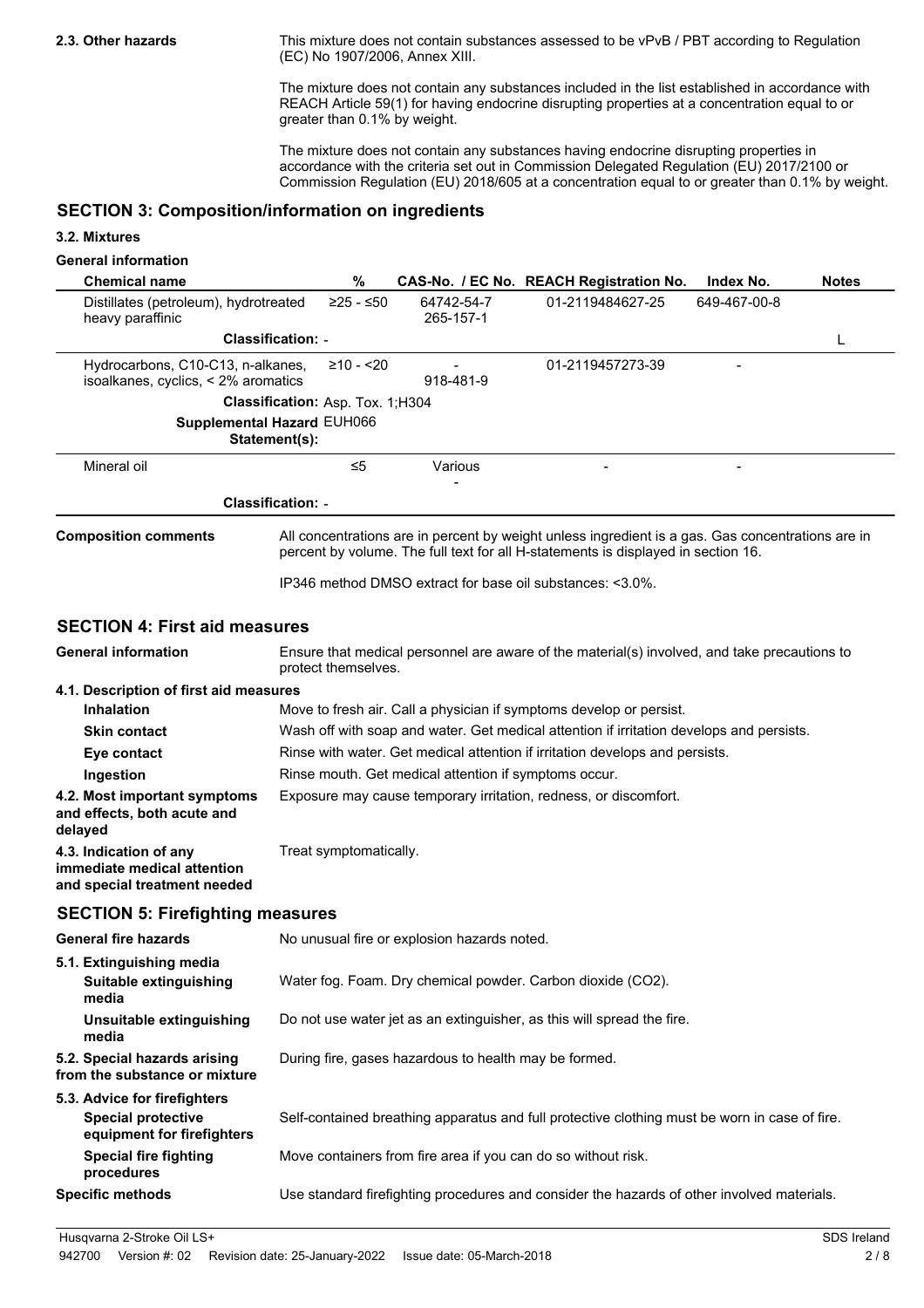## **SECTION 6: Accidental release measures**

|                                                                                | 6.1. Personal precautions, protective equipment and emergency procedures                                                                                                                                                                          |
|--------------------------------------------------------------------------------|---------------------------------------------------------------------------------------------------------------------------------------------------------------------------------------------------------------------------------------------------|
| For non-emergency<br>personnel                                                 | Do not touch damaged containers or spilled material unless wearing appropriate protective<br>clothing.                                                                                                                                            |
| For emergency responders                                                       | Keep unnecessary personnel away. Use personal protection recommended in Section 8 of the<br>SDS.                                                                                                                                                  |
| 6.2. Environmental precautions                                                 | Avoid discharge into drains, water courses or onto the ground.                                                                                                                                                                                    |
| 6.3. Methods and material for<br>containment and cleaning up                   | The product is immiscible with water and will spread on the water surface.                                                                                                                                                                        |
|                                                                                | Large Spills: Stop the flow of material, if this is without risk. Dike the spilled material, where this is<br>possible. Absorb in vermiculite, dry sand or earth and place into containers. Following product<br>recovery, flush area with water. |
|                                                                                | Small Spills: Wipe up with absorbent material (e.g. cloth, fleece). Clean surface thoroughly to<br>remove residual contamination.                                                                                                                 |
|                                                                                | Never return spills to original containers for re-use. For waste disposal, see section 13 of the SDS.                                                                                                                                             |
| 6.4. Reference to other<br>sections                                            | For personal protection, see section 8 of the SDS. For waste disposal, see section 13 of the SDS.                                                                                                                                                 |
| <b>SECTION 7: Handling and storage</b>                                         |                                                                                                                                                                                                                                                   |
| 7.1. Precautions for safe<br>handling                                          | Do not cut, weld, solder, drill, grind, or expose containers to heat, flame, sparks, or other sources<br>of ignition. Avoid prolonged exposure. Observe good industrial hygiene practices.                                                        |
| 7.2. Conditions for safe<br>storage, including any<br><i>incompatibilities</i> | Store in original tightly closed container. Store away from incompatible materials (see section 10 of<br>the SDS).                                                                                                                                |

**7.3. Specific end use(s)** Lubrication of 2-stroke engine. Observe industrial sector guidance on best practices.

## **SECTION 8: Exposure controls/personal protection**

## **8.1. Control parameters**

## **Occupational exposure limits**

| Ireland. Occupational Exposure Limits       |                                                                                                                                                                                                                                                                                                                                                                                                        |                          |                        |
|---------------------------------------------|--------------------------------------------------------------------------------------------------------------------------------------------------------------------------------------------------------------------------------------------------------------------------------------------------------------------------------------------------------------------------------------------------------|--------------------------|------------------------|
| <b>Product</b>                              | <b>Type</b>                                                                                                                                                                                                                                                                                                                                                                                            | <b>Value</b>             | Form                   |
| Oil mist, mineral                           | <b>TWA</b>                                                                                                                                                                                                                                                                                                                                                                                             | $5$ mg/m $3$             | Inhalable fraction.    |
| <b>Biological limit values</b>              | No biological exposure limits noted for the ingredient(s).                                                                                                                                                                                                                                                                                                                                             |                          |                        |
| <b>Recommended monitoring</b><br>procedures | Follow standard monitoring procedures.                                                                                                                                                                                                                                                                                                                                                                 |                          |                        |
| Derived no effect levels (DNELs)            |                                                                                                                                                                                                                                                                                                                                                                                                        |                          |                        |
| <b>General Population</b>                   |                                                                                                                                                                                                                                                                                                                                                                                                        |                          |                        |
| <b>Components</b>                           | Value                                                                                                                                                                                                                                                                                                                                                                                                  | <b>Assessment factor</b> | <b>Notes</b>           |
|                                             | Distillates (petroleum), hydrotreated heavy paraffinic (CAS 64742-54-7)                                                                                                                                                                                                                                                                                                                                |                          |                        |
| Long-term, Local, Inhalation                | $1.19$ mg/m $3$                                                                                                                                                                                                                                                                                                                                                                                        | 75                       | Repeated dose toxicity |
| <b>Workers</b>                              |                                                                                                                                                                                                                                                                                                                                                                                                        |                          |                        |
| <b>Components</b>                           | Value                                                                                                                                                                                                                                                                                                                                                                                                  | <b>Assessment factor</b> | <b>Notes</b>           |
|                                             | Distillates (petroleum), hydrotreated heavy paraffinic (CAS 64742-54-7)                                                                                                                                                                                                                                                                                                                                |                          |                        |
| Long-term, Local, Inhalation                | 5.58 mg/m3                                                                                                                                                                                                                                                                                                                                                                                             | 45                       | Repeated dose toxicity |
| Predicted no effect concentrations (PNECs)  |                                                                                                                                                                                                                                                                                                                                                                                                        |                          |                        |
| <b>Components</b>                           | Value                                                                                                                                                                                                                                                                                                                                                                                                  | <b>Assessment factor</b> | <b>Notes</b>           |
|                                             | Distillates (petroleum), hydrotreated heavy paraffinic (CAS 64742-54-7)                                                                                                                                                                                                                                                                                                                                |                          |                        |
| Secondary poisoning                         | 9.33 mg/kg                                                                                                                                                                                                                                                                                                                                                                                             |                          |                        |
| 8.2. Exposure controls                      |                                                                                                                                                                                                                                                                                                                                                                                                        |                          |                        |
| Appropriate engineering<br>controls         | Good general ventilation (typically 10 air changes per hour) should be used. Ventilation rates<br>should be matched to conditions. If applicable, use process enclosures, local exhaust ventilation,<br>or other engineering controls to maintain airborne levels below recommended exposure limits. If<br>exposure limits have not been established, maintain airborne levels to an acceptable level. |                          |                        |
|                                             | Individual protection measures, such as personal protective equipment                                                                                                                                                                                                                                                                                                                                  |                          |                        |
| <b>General information</b>                  | Personal protection equipment should be chosen according to the CEN standards and in<br>discussion with the supplier of the personal protective equipment.                                                                                                                                                                                                                                             |                          |                        |
| <b>Eye/face protection</b>                  | Wear safety glasses with side shields (or goggles). Eye protection should meet standard EN 166.                                                                                                                                                                                                                                                                                                        |                          |                        |
| <b>Skin protection</b>                      |                                                                                                                                                                                                                                                                                                                                                                                                        |                          |                        |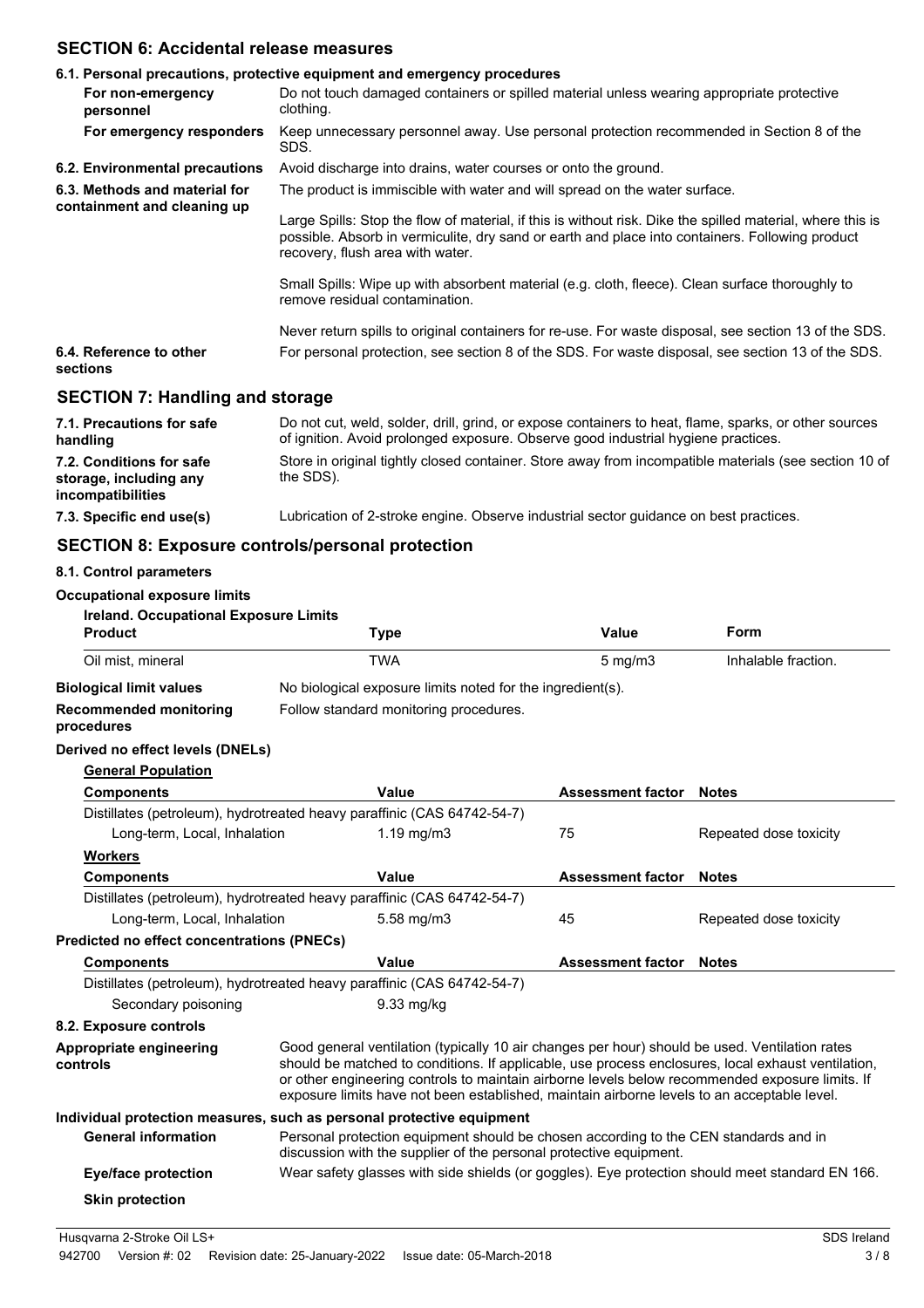| - Hand protection                         | Wear appropriate chemical resistant gloves. Wear suitable gloves tested to EN374. Glove<br>material: Nitrile rubber. Use gloves with breakthrough time of 60 minutes. Minimum glove<br>thickness 0.17 mm.                                                                                                             |
|-------------------------------------------|-----------------------------------------------------------------------------------------------------------------------------------------------------------------------------------------------------------------------------------------------------------------------------------------------------------------------|
| - Other                                   | Wear suitable protective clothing.                                                                                                                                                                                                                                                                                    |
| <b>Respiratory protection</b>             | In case of insufficient ventilation, wear suitable respiratory equipment. Follow quidance on<br>selection, use, care and maintenance in accordance with EN 529. In case of inadequate ventilation<br>or risk of inhalation of vapours, use suitable respiratory equipment with combination filter (type<br>$A2/P2$ ). |
| <b>Thermal hazards</b>                    | Wear appropriate thermal protective clothing, when necessary.                                                                                                                                                                                                                                                         |
| <b>Hygiene measures</b>                   | Always observe good personal hygiene measures, such as washing after handling the material<br>and before eating, drinking, and/or smoking. Routinely wash work clothing and protective<br>equipment to remove contaminants.                                                                                           |
| <b>Environmental exposure</b><br>controls | Emissions from ventilation or work process equipment should be checked to ensure they comply<br>with the requirements of environmental protection legislation. Fume scrubbers, filters or<br>engineering modifications to the process equipment may be necessary to reduce emissions to<br>acceptable levels.         |

## **SECTION 9: Physical and chemical properties**

| 9.1. Information on basic physical and chemical properties         |                                                                                      |
|--------------------------------------------------------------------|--------------------------------------------------------------------------------------|
| <b>Physical state</b>                                              | Liquid.                                                                              |
| Form                                                               | Oily liquid.                                                                         |
| Colour                                                             | Blue, Clear.                                                                         |
| Odour                                                              | Slight.                                                                              |
| <b>Melting point/freezing point</b>                                | Not determined.                                                                      |
| <b>Boiling point or initial boiling</b><br>point and boiling range | $>$ 300 °C ( $>$ 572 °F)                                                             |
| <b>Flammability</b>                                                | Will burn if involved in a fire.                                                     |
| Upper/lower flammability or explosive limits                       |                                                                                      |
| Explosive limit - lower (%)                                        | Not determined.                                                                      |
| <b>Explosive limit - upper</b><br>$(\% )$                          | Not determined.                                                                      |
| <b>Flash point</b>                                                 | > 70 °C (> 158 °F) Closed cup ASTM D93                                               |
| <b>Auto-ignition temperature</b>                                   | $>$ 300 °C ( $>$ 572 °F)                                                             |
| <b>Decomposition temperature</b>                                   | $>$ 300 °C ( $>$ 572 °F)                                                             |
| рH                                                                 | Material is non soluble in water.                                                    |
| <b>Kinematic viscosity</b>                                         | 53.9 mm <sup>2</sup> /s (40 °C (104 °F))<br>8.9 mm <sup>2</sup> /s (100 °C (212 °F)) |
| <b>Solubility</b>                                                  |                                                                                      |
| Solubility (water)                                                 | Insoluble in water                                                                   |
| <b>Partition coefficient</b><br>(n-octanol/water) (log value)      | Not determined.                                                                      |
| Vapour pressure                                                    | < 0.01 kPa                                                                           |
| Density and/or relative density                                    |                                                                                      |
| <b>Density</b>                                                     | 0.89 g/cm <sup>3</sup> (15 °C (59 °F))                                               |
| <b>Vapour density</b>                                              | Not determined.                                                                      |
| <b>Particle characteristics</b>                                    | Not available.                                                                       |
| 9.2. Other information                                             |                                                                                      |
| 9.2.1. Information with regard<br>to physical hazard classes       | No relevant additional information available.                                        |
| 9.2.2. Other safety<br>characteristics                             | No relevant additional information available.                                        |

## **SECTION 10: Stability and reactivity**

| 10.1. Reactivity                            | The product is stable and non-reactive under normal conditions of use, storage and transport. |
|---------------------------------------------|-----------------------------------------------------------------------------------------------|
| 10.2. Chemical stability                    | Material is stable under normal conditions.                                                   |
| 10.3. Possibility of hazardous<br>reactions | No dangerous reaction known under conditions of normal use.                                   |
| 10.4. Conditions to avoid                   | Contact with incompatible materials.                                                          |
| 10.5. Incompatible materials                | Strong oxidising agents.                                                                      |

Husqvarna 2-Stroke Oil LS+ SDS Ireland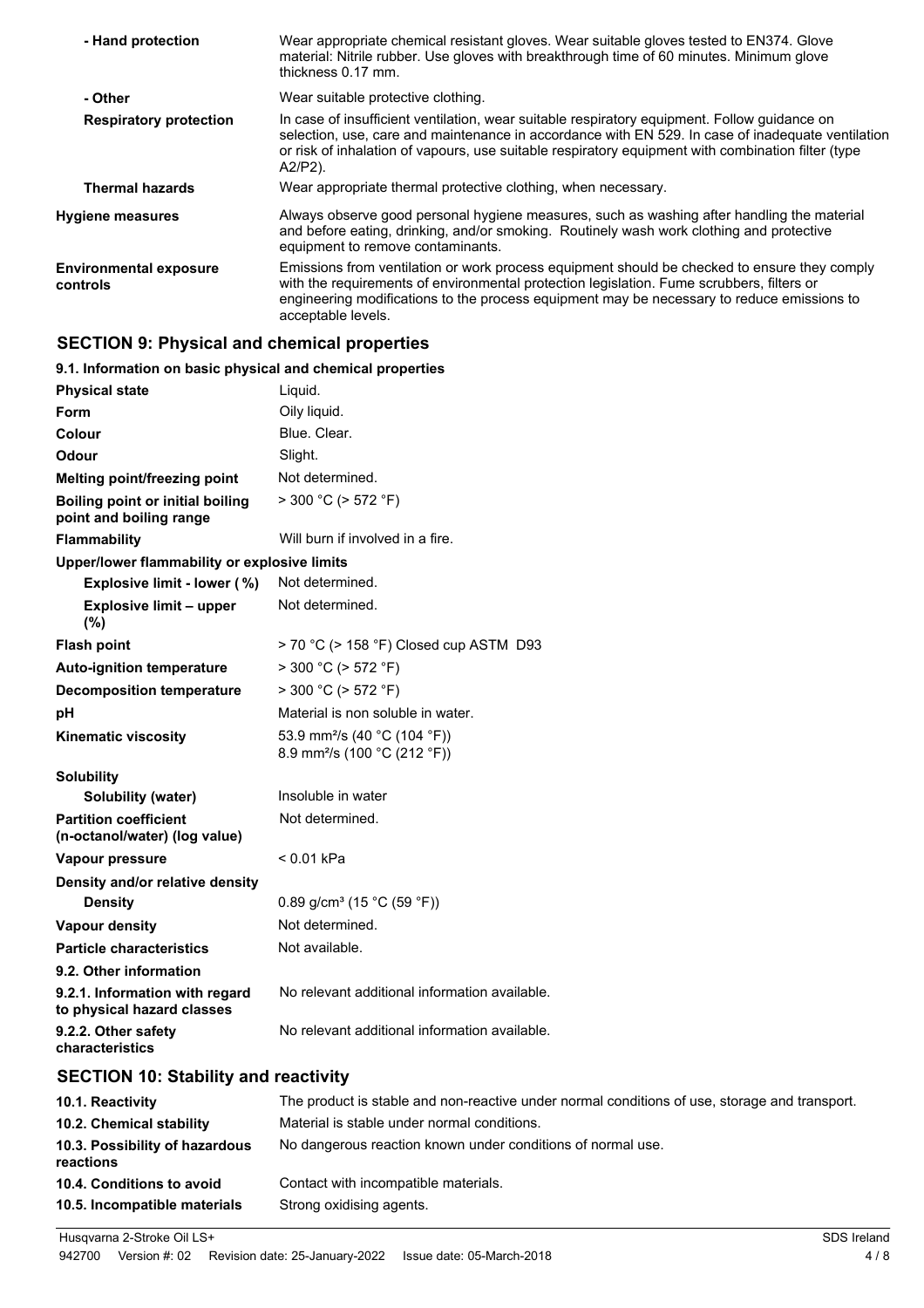## **SECTION 11: Toxicological information**

| <b>General information</b>               | Occupational exposure to the substance or mixture may cause adverse effects.                                           |
|------------------------------------------|------------------------------------------------------------------------------------------------------------------------|
| Information on likely routes of exposure |                                                                                                                        |
| <b>Inhalation</b>                        | Prolonged inhalation may be harmful.                                                                                   |
| <b>Skin contact</b>                      | Frequent or prolonged contact may defat and dry the skin, leading to discomfort and dermatitis.                        |
| Eye contact                              | Direct contact with eyes may cause temporary irritation.                                                               |
| Ingestion                                | May cause discomfort if swallowed. However, ingestion is not likely to be a primary route of<br>occupational exposure. |
| <b>Symptoms</b>                          | Exposure may cause temporary irritation, redness, or discomfort.                                                       |

## **11.1. Information on toxicological effects**

| <b>Acute toxicity</b>                                  |                                                                                                                                                                                                                                                                                                                  |                                                     |
|--------------------------------------------------------|------------------------------------------------------------------------------------------------------------------------------------------------------------------------------------------------------------------------------------------------------------------------------------------------------------------|-----------------------------------------------------|
| <b>Components</b>                                      | <b>Species</b>                                                                                                                                                                                                                                                                                                   | <b>Test Results</b>                                 |
|                                                        | Distillates (petroleum), hydrotreated heavy paraffinic (CAS 64742-54-7)                                                                                                                                                                                                                                          |                                                     |
| Acute                                                  |                                                                                                                                                                                                                                                                                                                  |                                                     |
| <b>Dermal</b>                                          |                                                                                                                                                                                                                                                                                                                  |                                                     |
| LD50                                                   | Rabbit                                                                                                                                                                                                                                                                                                           | > 5000 mg/kg                                        |
| <b>Inhalation</b>                                      |                                                                                                                                                                                                                                                                                                                  |                                                     |
| Aerosol<br><b>LC50</b>                                 |                                                                                                                                                                                                                                                                                                                  |                                                     |
|                                                        | Rat                                                                                                                                                                                                                                                                                                              | $>$ 5 mg/l, 4 Hours                                 |
| Oral<br>LD50                                           | Rat                                                                                                                                                                                                                                                                                                              | > 5000 mg/kg                                        |
|                                                        |                                                                                                                                                                                                                                                                                                                  |                                                     |
| <b>Skin corrosion/irritation</b>                       | Due to partial or complete lack of data the classification is not possible.                                                                                                                                                                                                                                      |                                                     |
| Serious eye damage/eye<br>irritation                   | Due to partial or complete lack of data the classification is not possible.                                                                                                                                                                                                                                      |                                                     |
| <b>Respiratory sensitisation</b>                       | Due to partial or complete lack of data the classification is not possible.                                                                                                                                                                                                                                      |                                                     |
| <b>Skin sensitisation</b>                              | Due to partial or complete lack of data the classification is not possible.                                                                                                                                                                                                                                      |                                                     |
| Germ cell mutagenicity                                 | Due to partial or complete lack of data the classification is not possible.                                                                                                                                                                                                                                      |                                                     |
| Carcinogenicity                                        | Due to partial or complete lack of data the classification is not possible.                                                                                                                                                                                                                                      |                                                     |
| IARC Monographs. Overall Evaluation of Carcinogenicity |                                                                                                                                                                                                                                                                                                                  |                                                     |
| Mineral oil (CAS Various)                              |                                                                                                                                                                                                                                                                                                                  | 3 Not classifiable as to carcinogenicity to humans. |
| <b>Reproductive toxicity</b>                           | Due to partial or complete lack of data the classification is not possible.                                                                                                                                                                                                                                      |                                                     |
| Specific target organ toxicity -<br>single exposure    | Due to partial or complete lack of data the classification is not possible.                                                                                                                                                                                                                                      |                                                     |
| Specific target organ toxicity -<br>repeated exposure  | Due to partial or complete lack of data the classification is not possible.                                                                                                                                                                                                                                      |                                                     |
| <b>Aspiration hazard</b>                               | Due to partial or complete lack of data the classification is not possible.                                                                                                                                                                                                                                      |                                                     |
| <b>Mixture versus substance</b><br>information         | No information available.                                                                                                                                                                                                                                                                                        |                                                     |
| 11.2. Information on other hazards                     |                                                                                                                                                                                                                                                                                                                  |                                                     |
| <b>Endocrine disrupting</b><br>properties              | This mixture does not contain any substances having endocrine disrupting properties with respect<br>to human health as assessed in accordance with the criteria set out in Regulations (EC) No<br>1907/2006, (EU) No 2017/2100 and (EU) 2018/605, at a concentration equal to or greater than<br>0.1% by weight. |                                                     |
| <b>Other information</b>                               | Prolonged and repeated contact with used oil may cause serious skin diseases, such as<br>dermatitis and skin cancer.                                                                                                                                                                                             |                                                     |
| <b>SECTION 12: Ecological information</b>              |                                                                                                                                                                                                                                                                                                                  |                                                     |

**12.1. Toxicity** Based on available data, the classification criteria are not met for hazardous to the aquatic environment.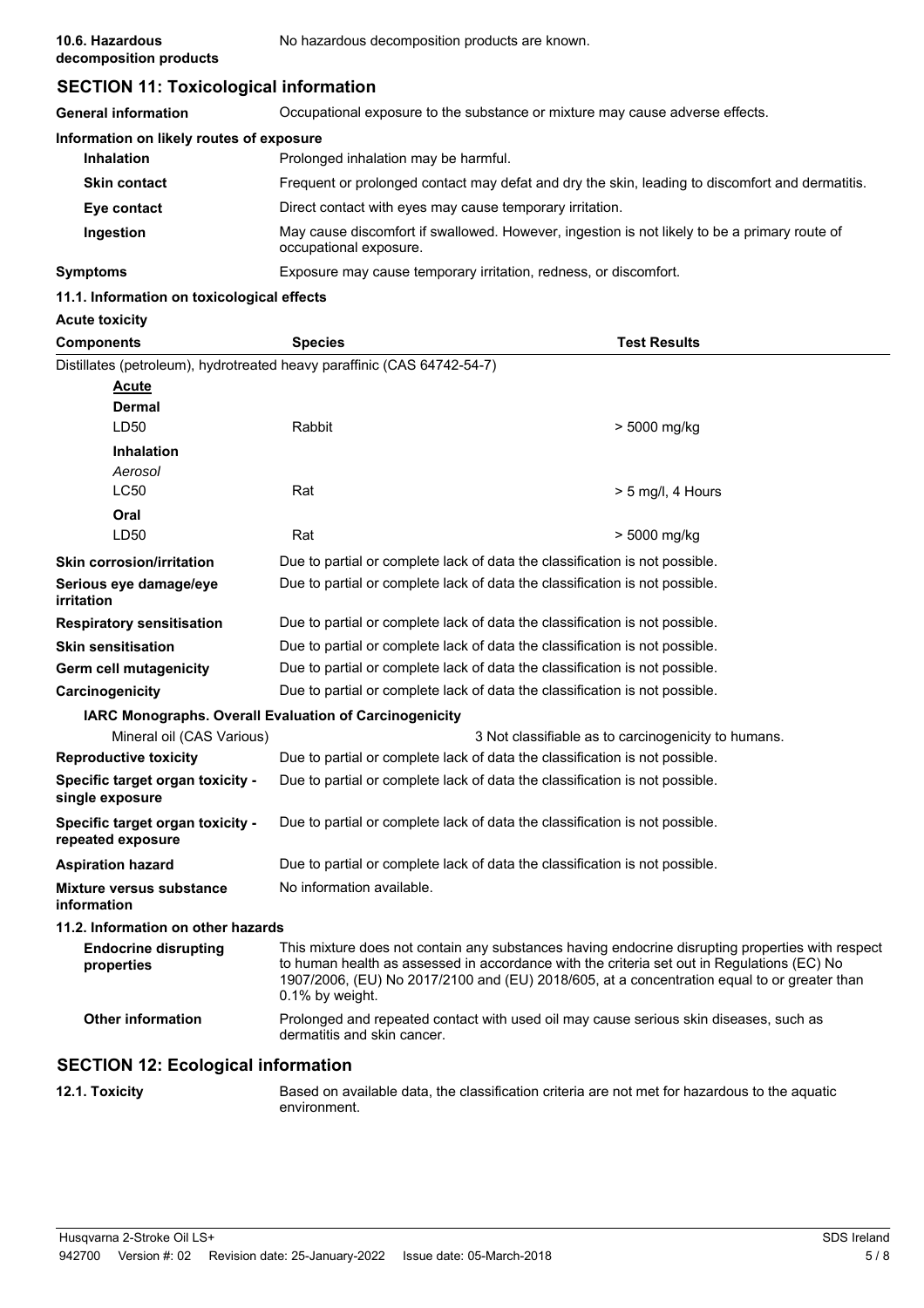| <b>Components</b>                                                             |                                                                                                                                                                                                                                                                                                                     | <b>Species</b>                                         | <b>Test Results</b>    |  |
|-------------------------------------------------------------------------------|---------------------------------------------------------------------------------------------------------------------------------------------------------------------------------------------------------------------------------------------------------------------------------------------------------------------|--------------------------------------------------------|------------------------|--|
| Distillates (petroleum), hydrotreated heavy paraffinic (CAS 64742-54-7)       |                                                                                                                                                                                                                                                                                                                     |                                                        |                        |  |
| <b>Aquatic</b>                                                                |                                                                                                                                                                                                                                                                                                                     |                                                        |                        |  |
| Acute                                                                         |                                                                                                                                                                                                                                                                                                                     |                                                        |                        |  |
| Algae                                                                         | <b>NOEL</b>                                                                                                                                                                                                                                                                                                         | Pseudokirchneriella subcapitata                        | > 100 mg/l, 72 hours   |  |
| Crustacea                                                                     | <b>EL50</b>                                                                                                                                                                                                                                                                                                         | Daphnia magna                                          | > 10000 mg/l, 48 hours |  |
| <b>Fish</b>                                                                   | <b>LL50</b>                                                                                                                                                                                                                                                                                                         | Pimephales promelas                                    | > 100 mg/l, 96 hours   |  |
| Hydrocarbons, C10-C13, n-alkanes, isoalkanes, cyclics, < 2% aromatics (CAS -) |                                                                                                                                                                                                                                                                                                                     |                                                        |                        |  |
| <b>Aquatic</b>                                                                |                                                                                                                                                                                                                                                                                                                     |                                                        |                        |  |
| Acute<br>Algae                                                                | <b>EC50</b>                                                                                                                                                                                                                                                                                                         | Green algae (Selenastrum<br>capricornutum)             | > 1000 mg/l, 3 days    |  |
|                                                                               | <b>LC50</b>                                                                                                                                                                                                                                                                                                         | Green algae (Selenastrum<br>capricornutum)             | > 1000 mg/l, 3 days    |  |
| Crustacea                                                                     | <b>EC50</b>                                                                                                                                                                                                                                                                                                         | Water flea (Daphnia magna)                             | > 1000 mg/l, 2 days    |  |
| <b>Fish</b>                                                                   | <b>LC50</b>                                                                                                                                                                                                                                                                                                         | Rainbow trout                                          | > 1000 mg/l, 4 days    |  |
| 12.2. Persistence and<br>degradability                                        |                                                                                                                                                                                                                                                                                                                     | The product is expected to be biodegradable.           |                        |  |
| 12.3. Bioaccumulative potential                                               | No data available.                                                                                                                                                                                                                                                                                                  |                                                        |                        |  |
| <b>Partition coefficient</b><br>n-octanol/water (log Kow)                     | Not available.                                                                                                                                                                                                                                                                                                      |                                                        |                        |  |
| <b>Bioconcentration factor (BCF)</b>                                          | Not available.                                                                                                                                                                                                                                                                                                      |                                                        |                        |  |
| 12.4. Mobility in soil                                                        |                                                                                                                                                                                                                                                                                                                     | No data available.                                     |                        |  |
| 12.5. Results of PBT and vPvB<br>assessment                                   | This mixture does not contain substances assessed to be vPvB / PBT according to Regulation<br>(EC) No 1907/2006, Annex XIII.                                                                                                                                                                                        |                                                        |                        |  |
| 12.6. Endocrine disrupting<br>properties                                      | This mixture does not contain any substances having endocrine disrupting properties with respect<br>to the environment as assessed in accordance with the criteria set out in Regulations (EC) No<br>1907/2006, (EU) No 2017/2100 and (EU) 2018/605, at a concentration equal to or greater than<br>0.1% by weight. |                                                        |                        |  |
| 12.7. Other adverse effects                                                   |                                                                                                                                                                                                                                                                                                                     | Oil spills are generally hazardous to the environment. |                        |  |
| <b>SECTION 13: Disposal considerations</b>                                    |                                                                                                                                                                                                                                                                                                                     |                                                        |                        |  |

### **13.1. Waste treatment methods**

| <b>Residual waste</b>        | Dispose in accordance with local regulations. Empty containers or liners may retain some product<br>residues. This material and its container must be disposed of in a safe manner (see: Disposal<br>instructions). |
|------------------------------|---------------------------------------------------------------------------------------------------------------------------------------------------------------------------------------------------------------------|
| Contaminated packaging       | Since emptied containers may retain product residue, follow label warnings even after container is<br>emptied. Empty containers should be taken to an approved waste handling site for recycling or<br>disposal.    |
| EU waste code                | The Waste code should be assigned in discussion between the user, the producer and the waste<br>disposal company.                                                                                                   |
| Disposal methods/information | Collect and reclaim or dispose in sealed containers at licensed waste disposal site.                                                                                                                                |
| <b>Special precautions</b>   | Dispose in accordance with all applicable regulations.                                                                                                                                                              |

## **SECTION 14: Transport information**

| ۰. |  |
|----|--|

|            | 14.1. UN number                  | Not regulated as dangerous goods. |  |
|------------|----------------------------------|-----------------------------------|--|
|            | 14.2. UN proper shipping         | Not regulated as dangerous goods. |  |
|            | name                             |                                   |  |
|            | 14.3. Transport hazard class(es) |                                   |  |
|            | <b>Class</b>                     | Not assigned.                     |  |
|            | <b>Subsidiary risk</b>           |                                   |  |
|            | Hazard No. (ADR)                 | Not assigned.                     |  |
|            | <b>Tunnel restriction code</b>   | Not assigned.                     |  |
|            | 14.4. Packing group              | Not assigned.                     |  |
|            | 14.5. Environmental hazards No.  |                                   |  |
|            | 14.6. Special precautions        | Not assigned.                     |  |
|            | for user                         |                                   |  |
| <b>RID</b> |                                  |                                   |  |
|            | <b>IIN numbor</b><br>4 A 4       | Not requieted as deparature apode |  |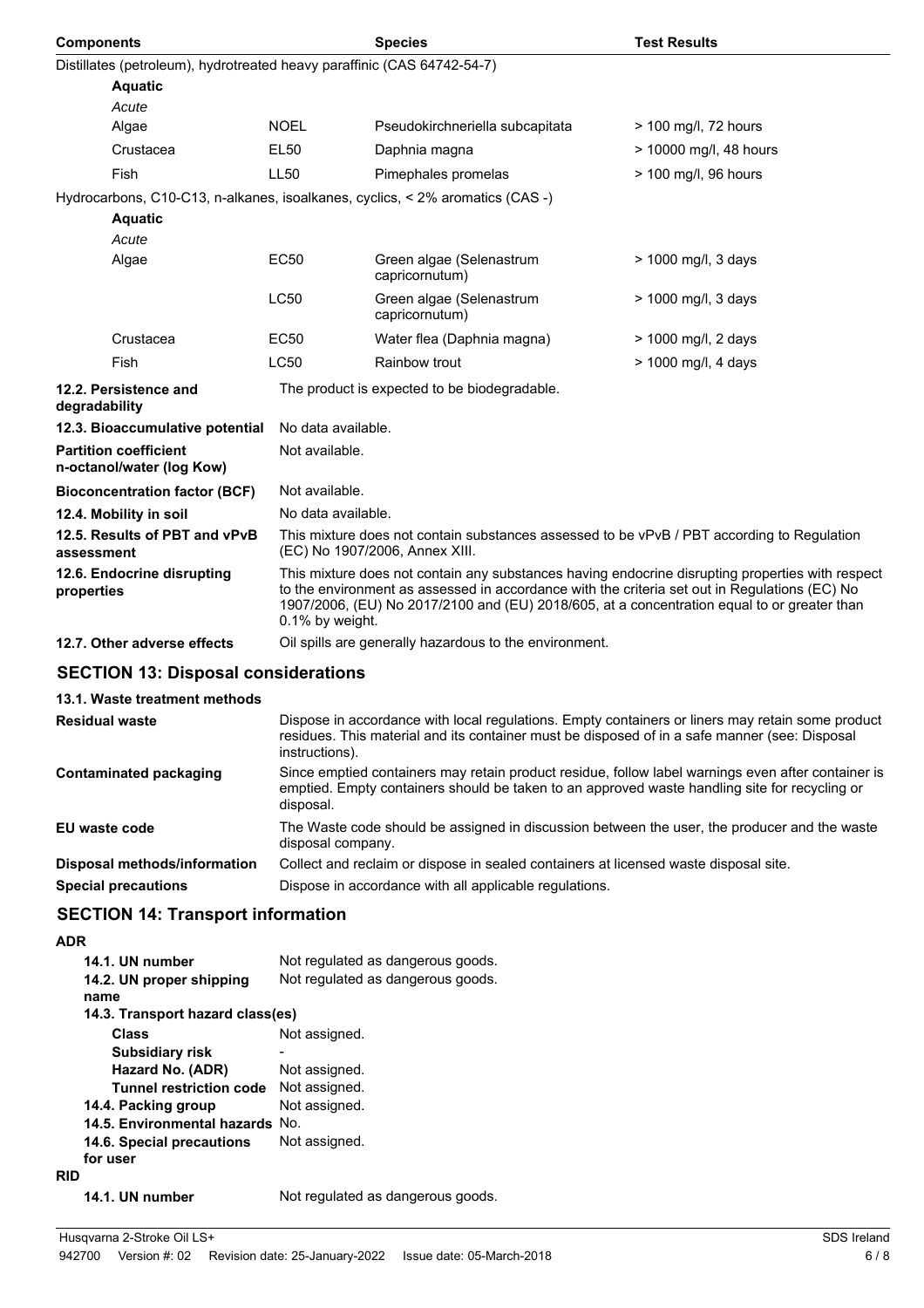| 14.2. UN proper shipping<br>name | Not regulated as dangerous goods. |  |  |
|----------------------------------|-----------------------------------|--|--|
|                                  | 14.3. Transport hazard class(es)  |  |  |
| Class                            | Not assigned.                     |  |  |
| <b>Subsidiary risk</b>           |                                   |  |  |
| 14.4. Packing group              | Not assigned.                     |  |  |
| 14.5. Environmental hazards No.  |                                   |  |  |
| 14.6. Special precautions        | Not assigned.                     |  |  |
| for user                         |                                   |  |  |
| <b>ADN</b>                       |                                   |  |  |
| 14.1. UN number                  | Not regulated as dangerous goods. |  |  |
| 14.2. UN proper shipping         | Not regulated as dangerous goods. |  |  |
| name                             |                                   |  |  |
| 14.3. Transport hazard class(es) |                                   |  |  |
| Class                            | Not assigned.                     |  |  |
| <b>Subsidiary risk</b>           |                                   |  |  |
| 14.4. Packing group              | Not assigned.                     |  |  |
| 14.5. Environmental hazards No.  |                                   |  |  |
| 14.6. Special precautions        | Not assigned.                     |  |  |
| for user                         |                                   |  |  |
| <b>IATA</b>                      |                                   |  |  |
| 14.1. UN number                  | Not regulated as dangerous goods. |  |  |
| 14.2. UN proper shipping         | Not regulated as dangerous goods. |  |  |
| name                             |                                   |  |  |
| 14.3. Transport hazard class(es) |                                   |  |  |
| Class                            | Not assigned.                     |  |  |
| <b>Subsidiary risk</b>           |                                   |  |  |
| 14.4. Packing group              | Not assigned.                     |  |  |
| 14.5. Environmental hazards No.  |                                   |  |  |
| 14.6. Special precautions        | Not assigned.                     |  |  |
| for user                         |                                   |  |  |
| <b>IMDG</b>                      |                                   |  |  |
| 14.1. UN number                  | Not regulated as dangerous goods. |  |  |
| 14.2. UN proper shipping         | Not regulated as dangerous goods. |  |  |
| name                             |                                   |  |  |
| 14.3. Transport hazard class(es) |                                   |  |  |
| Class                            | Not assigned.                     |  |  |
| <b>Subsidiary risk</b>           |                                   |  |  |
| 14.4. Packing group              | Not assigned.                     |  |  |
| 14.5. Environmental hazards      |                                   |  |  |
| <b>Marine pollutant</b>          | No.                               |  |  |
| EmS                              | Not assigned.                     |  |  |
| 14.6. Special precautions        | Not assigned.                     |  |  |
| for user                         |                                   |  |  |
| 14.7. Maritime transport in bulk | Not established.                  |  |  |
| according to IMO instruments     |                                   |  |  |

### **SECTION 15: Regulatory information**

**15.1. Safety, health and environmental regulations/legislation specific for the substance or mixture**

### **EU regulations**

- **Regulation (EC) No. 1005/2009 on substances that deplete the ozone layer, Annex I and II, as amended** Not listed.
- **Regulation (EU) 2019/1021 On persistent organic pollutants (recast), as amended**
	- Not listed.
- **Regulation (EU) No. 649/2012 concerning the export and import of dangerous chemicals, Annex I, Part 1 as amended** Not listed.
- **Regulation (EU) No. 649/2012 concerning the export and import of dangerous chemicals, Annex I, Part 2 as amended** Not listed.
- **Regulation (EU) No. 649/2012 concerning the export and import of dangerous chemicals, Annex I, Part 3 as amended** Not listed.
- **Regulation (EU) No. 649/2012 concerning the export and import of dangerous chemicals, Annex V as amended** Not listed.